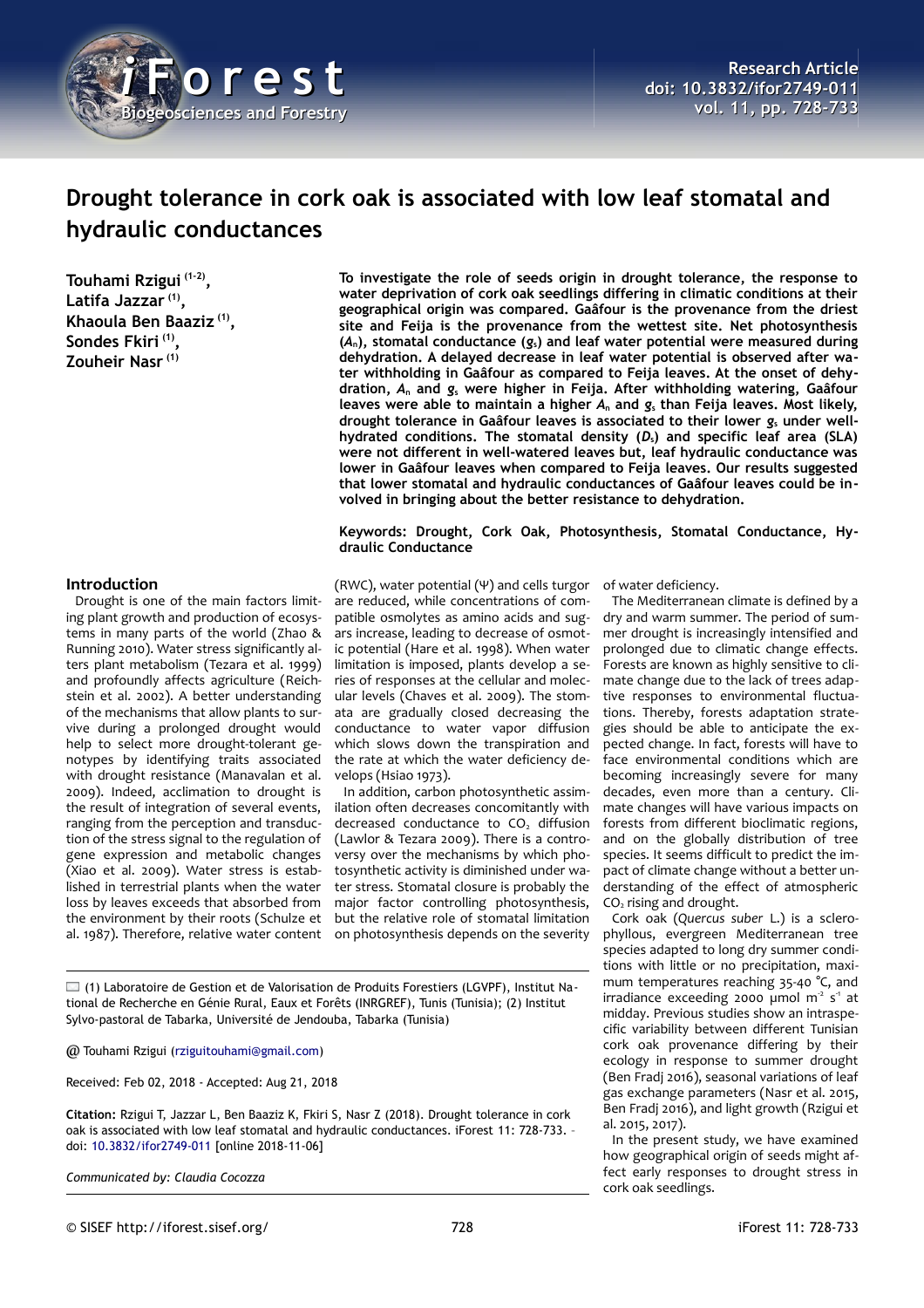# **Materials and methods**

#### *Plant material and drought experiments*

Acorns were collected from two populations originating from contrasting environments in the northwestern provinces of Tunisia [\(Fig. 1\)](#page-1-0), as described in Rzigui et al. (2017). The first site, the National Park of Feija (36° 30′ 00″ N, 8° 20′ 00″ E), is located in the northern extent of the Kroumirie mountains and is characterized by a cold and humid climate. The average of temperature is  $7^{\circ}$ C in January and can drop to o $^{\circ}$ C, which allows for year round snowfall. The second site is located at Gaâfour (36° 32' 19″ N, 9° 32′ 40″ E) in the southern hills and plains around Siliana, and it is characterized by a semiarid climate with moderate winters and hot dry summers.

Immediately after collection, acorns were planted in the greenhouse of the National Research Institute for Rural Engineering, Waters, and Forestry in Tunis under low light conditions (15% of full sunlight). Seedlings had been grown in 5 L pots containing a mixture of equal parts of soil and compost. During spring 2016, when the two provenances (five year-old seedlings) had similar shoot and leaf sizes, seedlings were used for drought experiments. Drought was imposed by withholding watering. Gas exchange was measured at the onset of experiment and at 3, 7, 14 and 17 days after withholding water. The same plants were used at the five measuring times. All experiments were carried out using fully expanded and developed leaves.

#### *Leaf water potential measurement*

Measurements of water potential  $(\psi_{\text{leaf}},$ MPa) were made directly after completing the *A*n and *g*s measurements. Leaves were rapidly pressurized (within 15 s) with nitrogen. We have used a Scholander-type pressure chamber (SKPM 1400® , Skye Instruments Ltd., Powys, UK).

#### *Gas exchange measurements*

Gas exchange measurements were carried out on attached intact leaves using a Licor 6400® (Li-Cor, Lincoln, NE, USA). Leaf temperature was maintained at 25 °C, photon flux density at 1200  $\mu$ mol m<sup>2</sup> s<sup>1</sup>, ambient  $CO<sub>2</sub>$  molar ratio  $(Ca)$  at 400 ppm and leaf vapour pressure deficit at around 1 kPa.

## *Specific leaf area determination*

The specific leaf area (SLA) was determined as the ratio of the leaf area (measured using a leaf area meter, Portable Laser, Model Cl-202) to leaf dry mass of individual leaves.

#### *Stomatal density determination*

Imprints from fully developed Feija and Gaâfour leaves were made by coating the adaxial surface with clear nail varnish. After a few minutes, the varnish was gently peeled off the leaves and then leaf stomatal density, expressed as the number of stomata per unit leaf area, was determined using a light microscope (Leica M205 C, Wetzlar, Germany) at a magnification of 400×. Stomata counting and measuring was conducted on at least three randomized visual areas on each leaf surface.

## *Leaf hydraulic conductance measurement*

Leaf hydraulic conductance on a surface area basis ( $K_{leaf}$ , mmol s<sup>-1</sup> m<sup>-2</sup> MPa<sup>-1</sup>) was measured with XYL'EM® apparatus (Bronkhorst, Ruurlo, Netherlands) as described by Cochard et al. (2007). The principle was to



<span id="page-1-0"></span>**Fig. 1** - Seed source locations (site 1: Feija and site 2: Gaâfour).

measure the water flow (F, mmol  $s<sup>-1</sup>$ ) entering the petiole of a cut leaf when exposed to positive pressure (+P, MPa). Upon steady state,  $K_{\text{leaf}}$  was computed as (eqn. 1):

$$
K_{\text{leaf}} = \frac{F}{P \cdot LA} \tag{1}
$$

where LA is the total leaf area (m<sup>2</sup>). The XYL'EM was interfaced with a computer to log different data automatically.

#### *Chlorophyll fluorescence measurements*

*In vivo* chlorophyll *a* fluorescence emissions in 30-min dark-adapted leaves were measured with a portable modulated chlorophyll fluorometer (OS-30p+® , Opti-Sciences, Hudson, NH, USA) at predawn and midday. After adaptation to the darkness, the modulated fluorometer allows the accurate measurement of minimum fluorescence (*F*o) using a weak, modulated light that is too low to induce photosynthesis. In this state, photosystem II is maximally oxidized. A subsequent saturating flash of white light (3500 μmols) reduces all available PSII reaction centers, and the maximum fluorescence (F<sub>m</sub>) during the saturating light radiation is recorded. The maximum photochemical efficiency of PSII was calculated as the ratio of the light-induced variable and maximum fluorescence of chlorophyll, *F*v*/F*m (eqn. 2):

$$
F_v/F_m = (F_m - F_o)/F_m \tag{2}
$$

## *Photosynthetic pigments*

Leaf tissue of known area (measured using a leaf area meter, Portable Laser, Model Cl-202) and fresh weight was incubated in 80% acetone until all of the chlorophyll was visibly extracted. Spectrophotometer readings of the extracts were obtained at 750, 663, 645 and 453 nm to determine the chlorophyll *a* and *b* and total carotenoid contents using the equations of Arnon (1949). Chlorophyll and carotenoid concentrations were estimated on the basis of fresh weight and leaf area.

#### *Statistical analyses*

All experiments were repeated independently at least for three times and mean values and the standard errors are shown. Significant statistical differences at the level 5% were calculated with the Student's *t*-test using the software Sigma Plot® (Systat Software Inc., San Jose, CA, USA). Twoway analysis of variance was also conducted to test the interaction effect (provenance × time) on net photosynthesis rate (*A*n) and stomatal conductance (*g*s).

## **Results**

It was possible to apply the dehydration treatment to the two provenances at a similar developmental stage. At the onset of the drought, Gaâfour and Feija well-watered plants (-0.5 and -0.7 MPa of  $\psi_{\text{leaf}}$ ) had the same foliar evaporative surfaces (Man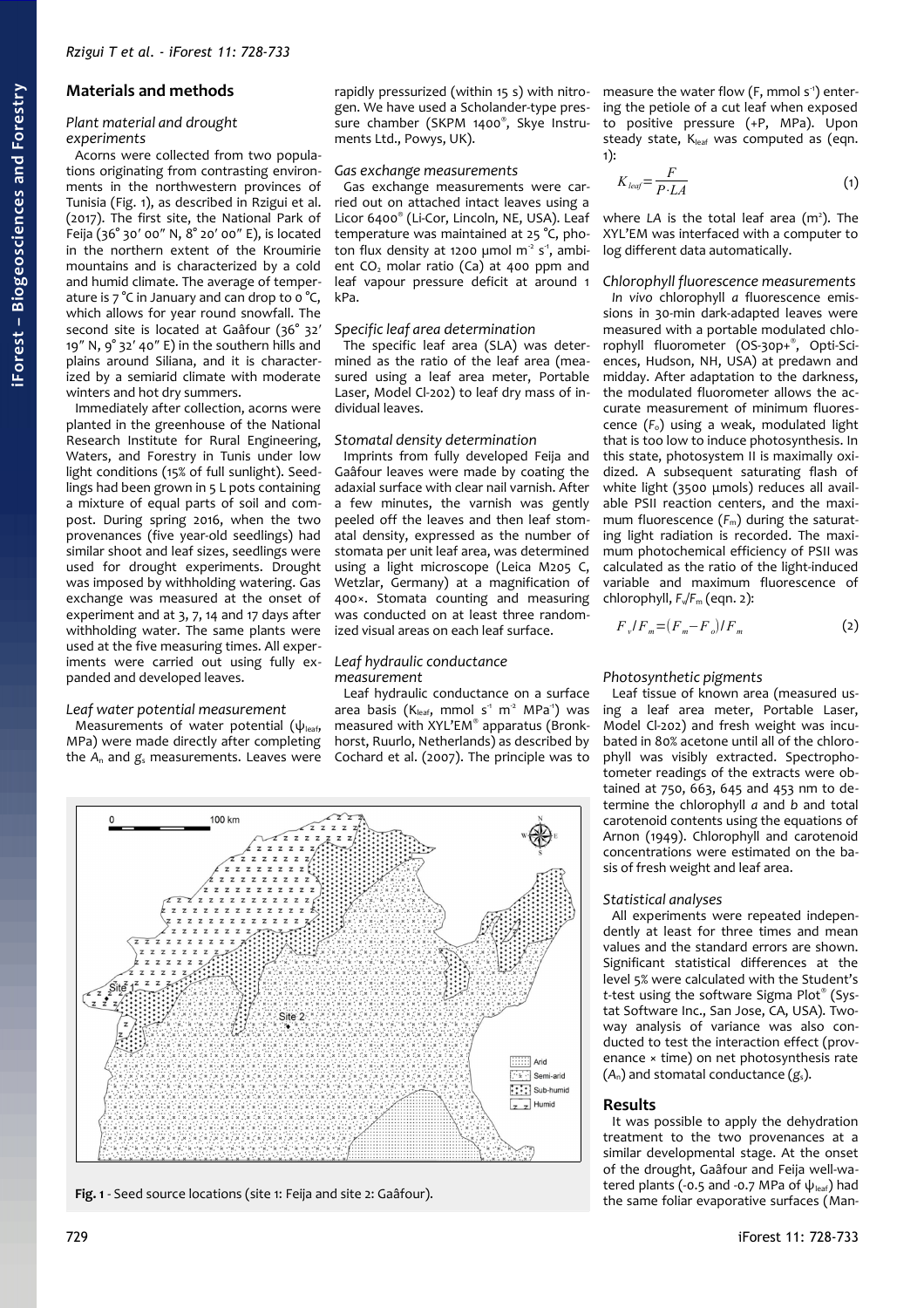nai 2016). Specific leaf area (SLA) and the total chlorophyll concentration on the basis of leaf area were similar in both provenances [\(Tab. 1\)](#page-2-2).

On the other hand, stomatal conductance ( $g_s$ ) and net CO<sub>2</sub> uptake ( $A_n$ ) were lower in Gaâfour leaves [\(Tab. 1\)](#page-2-2). Stomatal density was similar in both provenances [\(Tab. 1\)](#page-2-2), while leaf hydraulic conductance  $(K_{\text{leaf}})$  was higher in Feija leaves [\(Tab. 1\)](#page-2-2).

After withholding watering, Gaâfour plants maintained a higher leaf water potential than Feija plants [\(Fig. 2\)](#page-2-1). After 14 days of drought, leaf water potential was reduced by 76% and 64% in Feija and Gaâfour seedlings, respectively.

Withholding watering caused a slower decrease of *g*s in Gaâfour leaves [\(Fig. 3\)](#page-2-0). As a result, *g*s was higher in Gaâfour leaves than in those of Feija after 10 days. The trend followed by *A*n during drought treatment was similar to *g*s [\(Fig. 3\)](#page-2-0). There is a statistically significant interaction [\(Tab. 2\)](#page-3-1) between provenance and measuring time on both *g*s (p <0.001) and on *A*n (p <0.05). The relation between A<sub>n</sub> and *g*<sub>s</sub> was the same for Feija and Gaâfour leaves [\(Fig. 4\)](#page-3-0). However, both *g*s and *A*n were lower in Gaâfour at  $\psi_{\text{leaf}}$  ranging between -0.5 and -2.5MPa, as compared to Feija seedlings [\(Fig. 4\)](#page-3-0).

The maximum photochemical efficiency of PSII (given by  $F\sqrt{F_m}$  in dark-adapted leaves) remained constant at approximately 0.8 during drought (measured at 0, 7 and 17 days after withholding watering)

<span id="page-2-0"></span>**Fig. 3** - Stomatal conductance (*g*s) and net CO2 uptake (*A*n) as a function of time after withholding watering and leaf water potential. Conditions: leaf temperature 25 °C; vapour pressure deficit (VPD)  $1 \pm 0.2$ kPa; photon flux density (PFD) 1200 µmol m<sup>-2</sup> s<sup>-1</sup>. Data are mean ± SE of four independent measurements.

<span id="page-2-2"></span>**Tab. 1** - Physiological properties of well-watered Feija and Gaâfour seedlings at the onset of experiment: net photosynthesis (*A*n, μmol m-2 s-1); stomatal conductance (*g*s, mmol m<sup>-2</sup> s<sup>-1</sup>); leaf hydraulic conductance ( $K_{\text{leaf}}$ ); stomatal density (D<sub>s</sub>, pores mm<sup>-2</sup>); and total chlorophyll (mg m<sup>-2</sup>). Significant differences (P < 0.05) between WT and CMSII leaves are indicated by different letters.

| <b>Parameters</b>                                                           | Feija                       | Gaâfour                             |
|-----------------------------------------------------------------------------|-----------------------------|-------------------------------------|
| $A_n$ (µmol m <sup>-2</sup> s <sup>-1</sup> )                               | $12.9 \pm 0.5$ <sup>a</sup> | $10.4 \pm 0.7$ <sup>b</sup>         |
| $g_s$ (mol m <sup>2</sup> s <sup>-1</sup> )                                 | $0.3 \pm 0.04$ <sup>a</sup> | $0.2 \pm 0.01$ b                    |
| $K_{\text{leaf}}$ (mmol s <sup>-1</sup> m <sup>-2</sup> MPa <sup>-1</sup> ) | $7.1 \pm 1.2$ <sup>a</sup>  | $4.9 \pm 0.5^{\circ}$               |
| $D_s$ (pores mm <sup>-2</sup> )                                             | $282.6 \pm 24^{\circ}$      | $285.0 \pm 20^{\circ}$              |
| Total chlorophyll (mg $m^2$ )                                               | 395.7 $\pm$ 36 $^{\circ}$   | 362.7 $\pm$ 39 $a$                  |
| SLA $(cm2 g-1)$                                                             | $126.0 \pm 15$ <sup>a</sup> | 125.0 $\pm$ 9 $\textsuperscript{a}$ |

<span id="page-2-1"></span>

 $0.4$  $0.4$ Feija Gaafou  $0.3$  $0.3$  $m^{-2} s^{-1}$ **و**ل  $(mol m<sup>-2</sup>)$  $0.2$ (mol  $g_{\rm S}$  $g_s^*$  $0.1$  $0<sub>1</sub>$ 12  $1<sup>2</sup>$  $A_n$  (µmol m<sup>-2</sup> s<sup>-1</sup>)  $(mnol m<sup>-2</sup> s<sup>-1</sup>$  $10$  $12$  $14$ 16 18  $0.5$  $1.0$  $1.5$  $20$  $25$  $3.0$ Days after withholding water -  $\psi_{\mathsf{leaf}}$  (MPa)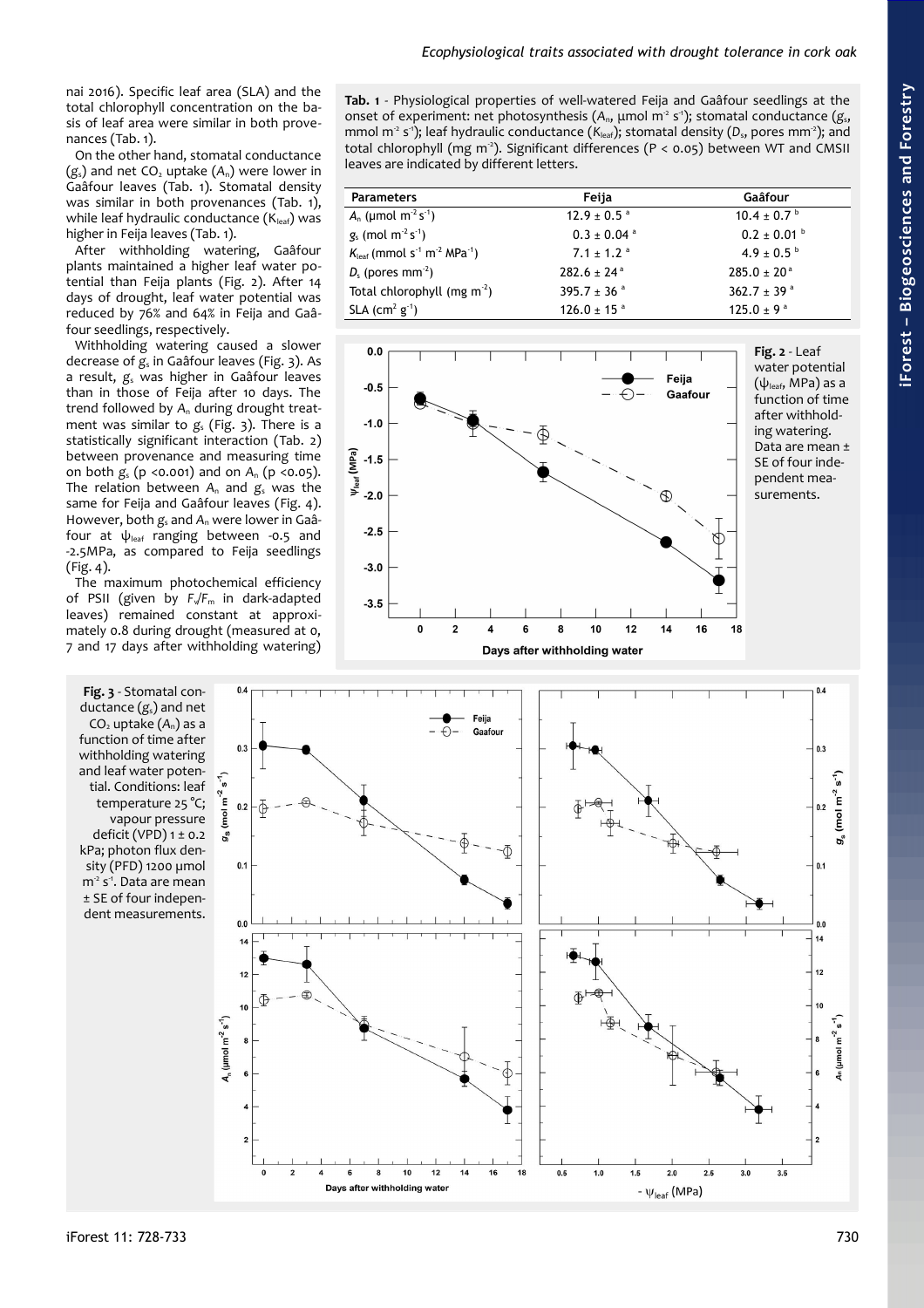<span id="page-3-1"></span>**Tab. 2** - Summary of two-way analysis of variance (*F*-values) for differences in net photosynthesis rate  $(A_n)$  and stomatal conductance  $(g_s)$  between measuring times and provenances. (ns): non-significant; (\*\*): p < 0.01; (\*): p <0.05.

| <b>Factors</b>                     | А,                   | g,       |
|------------------------------------|----------------------|----------|
| Provenance                         | 0.0731 <sup>ns</sup> | 28.710** |
| Measuring time                     | 38.194**             | 70.675** |
| Provenance $\times$ Measuring time | $4.241*$             | 37.981** |

<span id="page-3-0"></span>

in both Feija and Gaâfour leaves (data not shown). 2017) used seedlings from Feija and Gaâ-

# **Discussion**

*Intraspecific differences in response to the drought*

This study showed that intraspecific variability within a species changes the tolerance for water stress. Indeed, the leaf water potential of Gaâfour leaves exhibited a slower decrease than in Feija after a water withholding. In previous studies (Valladares & Sánchez-Gómez 2006, Galmés et al. 2007, Vaz et al. 2010), this variability in response to drought has been investigated mainly between Mediterranean species (interspecific variability). In these species, photosynthesis has been shown to be essentially limited by stomatal closure (Vaz et al. 2010) and more specifically by the concentration of  $CO<sub>2</sub>$  at the catalytic sites of Rubisco (Galmés et al. 2007). The interpopulation variability of the response to environmental constraints, including drought, has also been studied in many species. In cork oak, some studies have investigated intra-specific variability as a source of adaptation to different regional climatic conditions. For example, Ramirez-Valiente et al. (2010, 2014) analyzed phenotypic plasticity and local adaptation of foliar ecophysiological parameters in European populations subjected to different levels of water availability. In Tunisia, Staudt et al. (2008) examined the release of volatile organic compounds during drought in Tunisian cork oak populations from contrasting climatic conditions. More recently, Rzigui et al. (2015,

cific variability of cork oak in response to high light. Several studies examined the intraspecific variability in the Tunisian cork oak forest, mainly concerning the seasonal variability of gas exchange (Nasr et al. 2015, Ben Fradj 2016). These studies have also shown that the response of photosynthetic capacity to summer drought was different among trees of three populations of cork oak belonging to different habitats. Results of the present study showed that plants from two different regions with different ecological conditions do not have the same response to dehydration by stopping watering. The analysis of light response of different populations of *Quercus coccifera* from different localities, led to the conclusion that there is an ecotypical differentiation rather than a phenotypic plasticity (Blaguer et al. 2001). In this sense, Ramírez-Valiente et al. (2014) showed that the variability of the present cork oak distribution is correlated with a variability of morphological and biochemical properties (SLA, nitrogen content, water use efficiency) of leaves. Current results indicate a variation in the plasticity of the provenances of *Quercus suber* in response to watering arrest. Indeed, two response types were distinguished in the studied provenances. For Feija provenance, a very rapid and simultaneous decrease of A<sub>n</sub> and  $g_s$ was registered. In contrast, this decrease was slower in seedlings of the Gaâfour provenance. Recently, Ramírez-Valiente et al. (2015) have found that climatic origins of eleven *Quercus virginiana* populations in-

four provenances to show the intra-spe-

duced variations in photoprotective pigments (anthocyanin and xantophyll cycle pigments) in response to temperature and drought.

#### *The drought tolerance is associated to lower stomatal conductance (gs) under well-hydrated conditions*

The delayed water loss in Gaâfour compared to Feija seedlings was not the result of a smaller transpiring leaf surface, since the total leaf surface of the plants at the beginning of the experiment were similar in both provenances (Mannai 2016). Water loss is delayed in Gaâfour leaves due to their lower stomatal conductance (*g*s) at the onset of the drought treatment and during the first days of the drought period [\(Fig. 2\)](#page-2-1). It is obvious that the higher levels of stomatal conductance and net photosynthesis after 10 days of water withholding in Gaâfour leaves was related to their capacity to maintain their water potential and not to a differential response to a lack of water, because *g*s and *A*n were lower in Gaâfour than in Feija leaves [\(Fig. 2\)](#page-2-1) within the range -0.5 to -2.5 MPa of  $\Psi_{\text{leaf}}$ . Furthermore, Gaâfour and Feija seedlings were similarly affected by drought as indicated by identical relations between *A*n and *g*<sup>s</sup> [\(Fig. 4\)](#page-3-0). Thus, when compared to Feija, the plants of Gaâfour provenance were able to maintain a higher photosynthetic activity during the first days of dehydration conditions.

### *Hydraulic conductance is lower in Gaâfour plants under well hydrated conditions*

As suggested by previous studies (Woodward & Bazzaz 1988, Hetherington & Woodward 2003, Zhenzhu & Guangsheng 2008), the low *g*s in Gaâfour may be a consequence of low leaf stomatal density ( $D_s$ ). However, contrary to expectation,  $D_s$  was similar in both provenances [\(Tab. 1\)](#page-2-2), and the difference of g<sub>s</sub> between well watered plants recorded in this study is probably a consequence of a difference in stomatal aperture level. This is in accordance with Marenco et al. (2017) which shown that, in six forest tree species of central Amazonia, *g*s did not increase with increasing *D*s, and concluded that the aperture of the stomatal pores was below its maximum width. The opening and closing of stomata are strongly and finely regulated by many signaling factors (Lind et al. 2015), the most important are the abscisic acid (ABA) and hydraulic factors (Comstock 2002), which were acting in interaction. ABA interacts with so many processes, outside and inside the guard cell, that it is difficult to assess its importance by just measuring total leaf ABA content (Wilkinson & Davies 2002).

In the case of this study, leaf hydraulic conductance  $(K_{leaf})$  was lower in Gaâfour plants, and it could be critical in setting the maximum possible *g*s. Indeed, it has been shown that Kleaf is strongly related to gs, indicating that there is an internal leaf-level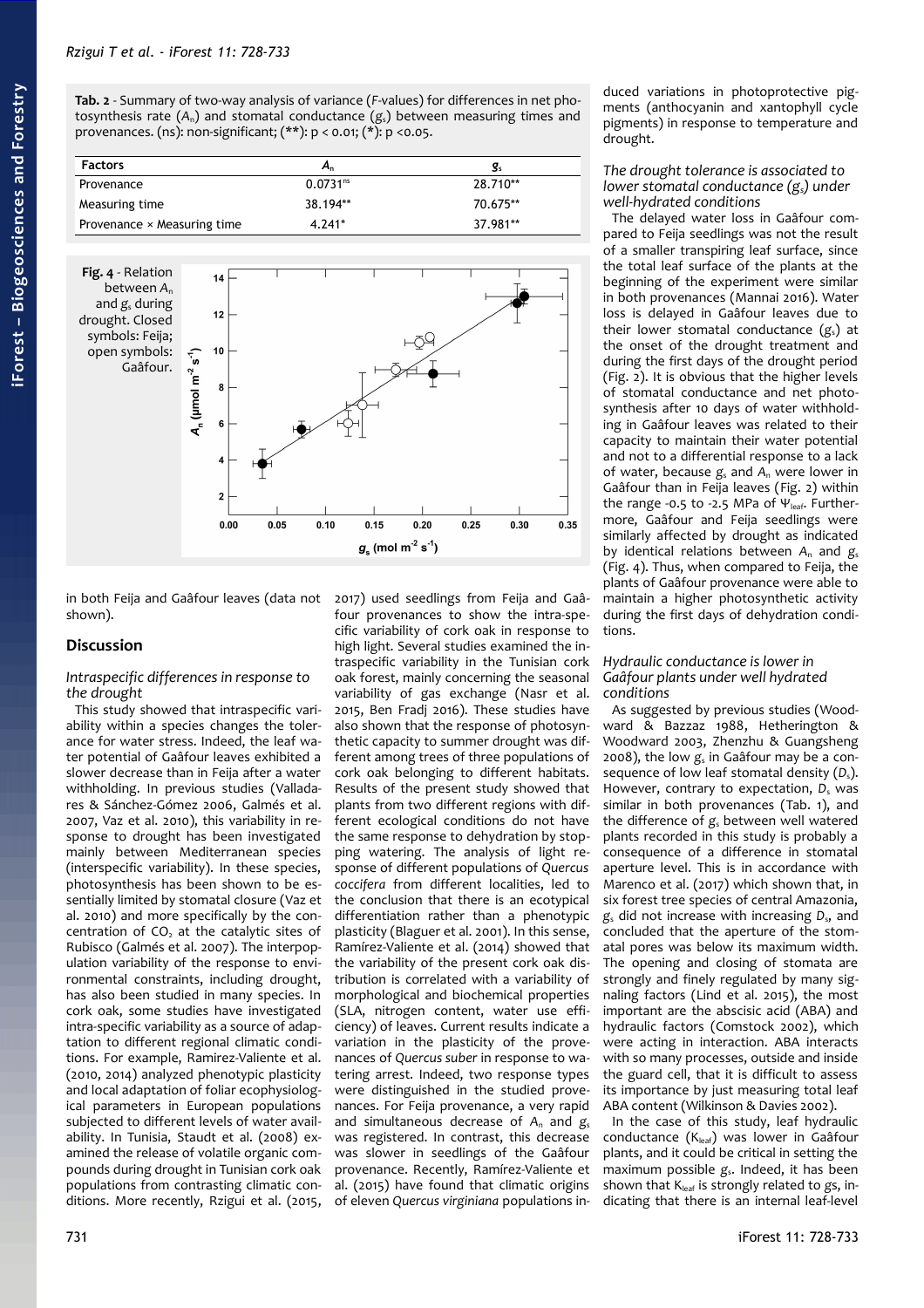regulation of liquid and vapour conductances (Brodribb et al. 2005). In leaf hydraulic system, the stomata are placed in series with the xylem. Since stomata control both  $CO<sub>2</sub>$  and water vapor exchanges between the leaf and its environment, it is expected that the values of hydraulic conductance will be related to those of  $g_s$  and the assimilation of  $CO<sub>2</sub>$  (Cornic 2007). It could be that the lowest *g*s in Gaâfour leaves result from its lower  $K_{\text{leaf}}$ .

## *Inhibition of An depends on gs during dehydration*

The decrease of A<sub>n</sub> and  $g_s$  as a function of the dehydration is faster in Feija than Gaâfour plants. For all Ψleaf ≥ -2 MPa, *A*n and *g*<sup>s</sup> are higher in Feija as compared to Gaâfour plants. However, this difference disappears with  $\Psi_{\text{leaf}}$  below -2MPa. The relationship between *A*n and *g*s is similar in both provenances, showing that the decrease in  $g_s$  is the main factor of photosynthesis inhibition during dehydration as previously reported (Cornic & Briantais 1991, Cornic & Fresneau 2002, Flexas & Medrano 2002). This does not eliminate the possibility of non-stomatal limitation of photosynthesis. However, water stress may reduce leaf net photosynthetic assimilation (*A*n) by both stomatal and metabolic limitations (Farquhar & Sharkey 1982). In addition, many studies have reported that stomatal effects are major under moderate stresses, but biochemical limitations are quantitatively important during leaf ageing or during severe drought (Grassi & Magnani 2005, Gallé et al. 2007). The maximum photochemical efficiency of PSII (given by F<sub>v</sub>/F<sub>m</sub>) in dark-adapted leaves) in both Feija and Gaâfour leaves remained constant during the drought experiment. Cork oak, a widely distributed forest tree species in the Mediterranean basin, is able to maintain maximum photochemical efficiency of PSII during periods of drought (Faria et al. 1998). Additionally, Ghouil et al. (2003) demonstrated its tolerance to high temperatures.

In conclusion, previous studies (Aranda et al. 2005, Ramírez-Valiente et al. 2014) showed a large provenance-level differentiation in cork oak, with provenance from dry places exhibiting the higher tolerance. A distinct difference was observed in response to drought stress between both studied provenances (Gaâfour and Feija). The presented results show that Gaâfour seedlings exhibited lower stomatal and hydraulic conductances and a better tolerance to water deprivation. These physiological changes are likely to be the consequence of divergences between populations with respect to phenotypic plasticity.

# **Acknowledgments**

This work was supported by the National Research Institute for Rural Engineering, Waters, and Forestry in Tunis, Tunisia. We wish to thank Dr. Wahbi Djebali (Laboratory of Plant Toxicology and Environmental

Microbiology, faculty of Sciences of Bizerte, University of Carthage, Tunisia), Dr. Soulwene Kouki (Laboratory of Water, Membranes and Environmental Biotechnologies, Centre of Water Research and Technologies, Tunisia) and Dr. Ichrak Jaouadi (Department of Biology, Faculty of Sciences, University El Manar, Tunisia) for carefully reading the manuscript.

# **References**

- Aranda I, Castro L, Alia R, Pardos JA, Gil L (2005). Low temperature during winter elicits differential responses among populations of the Mediterranean evergreen cork oak (*Quercus suber*). Tree Physiology 25: 1085-1090. - doi: [10.1093/treephys/25.8.1085](https://doi.org/10.1093/treephys/25.8.1085)
- Arnon DI (1949). Copper enzymes in isolated chloroplasts. Polyphenoloxidase in *Beta vulgaris*. Plant Physiology 24: 1-15. - doi: [10.1104/pp.](https://doi.org/10.1104/pp.24.1.1) [24.1.1](https://doi.org/10.1104/pp.24.1.1)
- Ben Fradj R (2016). Seasonal variations of leaf gas exchange in three populations of cork oak (*Quercus suber*) in Tunisia. Master thesis, Agronomy and Plant Biotechnology Department, National Institute of Agronomy, Tunis, Tunisia, pp. 63.
- Blaguer L, Martinez-Ferri E, Perez-Corona ME, Baquedano FJ, Castillo FJ, Manrique E (2001). Population divergence in the plasticity of the response of *Quercus coccifera* to the light environment. Functional Ecology 15: 124-135. - doi: [10.1046/j.1365-2435.2001.00505.x](https://doi.org/10.1046/j.1365-2435.2001.00505.x)
- Brodribb TJ, Holbrook NM, Zwieniecki MA, Palma B (2005). Leaf hydraulic capacity in ferns, conifers and angiosperms: impacts on photosynthetic maxima. New Phytologist 165: 839-846. - doi: [10.1111/j.1469-8137.2004.01259.x](https://doi.org/10.1111/j.1469-8137.2004.01259.x)
- Chaves MM, Flexas J, Pinheiro C (2009). Photosynthesis under drought and salt stress: regulation mechanisms from whole plant to cell. Annals of Botany 103: 551-560. - doi: [10.1093/aob/](https://doi.org/10.1093/aob/mcn125) mcn<sub>125</sub>
- Cochard H, Venisse JS, Barigah TS, Brunel N, Herbette S, Guilliot A, Melvin TT, Sakr S (2007). Putative role of aquaporins in variable hydraulic conductance of leaves in response to light. Plant physiology 143: 122-133. - doi: [10.1104/pp.](https://doi.org/10.1104/pp.106.090092) [106.090092](https://doi.org/10.1104/pp.106.090092)
- Comstock JP (2002). Hydraulic and chemical signalling in the control of stomatal conductance and transpiration. Journal of Experimental Botany 53: 195-200. - doi: [10.1093/jexbot/53.367. 195](https://doi.org/10.1093/jexbot/53.367.195) Cornic G, Briantais JM (1991). Partitioning of photosynthetic electron flow between  $(0, 30d, 0)$ reduction in a C3 leaf (*Phaseolus vulgaris* L.) at different  $CO<sub>2</sub>$  concentrations and during drought stress. Planta 183: 178-184. - doi: [10.100](https://doi.org/10.1007/BF00197786) [7/BF00197786](https://doi.org/10.1007/BF00197786)
- Cornic G, Fresneau C (2002). Photosynthetic carbon reduction and carbon oxidation cycles are the main electron sinks for photosystem II activity during a mild drought. Annals of Botany 89: 887-894. - doi: [10.1093/aob/mcf064](https://doi.org/10.1093/aob/mcf064)
- Cornic G (2007). Effet de la contrainte hydrique sur la photosynthèse foliaire [Effect of water stress on leaf photosynthesis] In: "La photosynthèse et l'environnement". Laboratoire Ecologie, Systématique et Evolution, Université Paris Sud, Paris, France, pp. 36. [in French] [online] URL: [http://www.ese.u-psud.fr/wp-conten](http://www.ese.u-psud.fr/wp-content/uploads/2018/10/Effet_de_la_contrainte_hydrique.pdf)

# t/uploads/2018/10/Effet de la contrainte hydri [que.pdf](http://www.ese.u-psud.fr/wp-content/uploads/2018/10/Effet_de_la_contrainte_hydrique.pdf)

- Faria T, Silvério D, Breia E, Cabral R, Abadia A, Abadia J, Pereira JS, Chaves MM (1998). Differences in the response of carbon assimilation to summer stress (water deficits, high light and temperature) in four Mediterranean tree species. Physiologia Plantarum 102: 419-428. - doi: [10.1034/j.1399-3054.1998.1020310.x](https://doi.org/10.1034/j.1399-3054.1998.1020310.x)
- Farquhar G, Sharkey TD (1982). Stomatal conductance and photosynthesis. Annual Review of Plant Physiology 33: 317-345. - doi: [10.1146/annu](https://doi.org/10.1146/annurev.pp.33.060182.001533) [rev.pp.33.060182.001533](https://doi.org/10.1146/annurev.pp.33.060182.001533)
- Flexas J, Medrano H (2002). Drought-inhibition of photosynthesis in C3 plants: stomatal and non-stomatal limitations revisited. Annals of Botany 89: 183-189. - doi: [10.1093/aob/mcf027](https://doi.org/10.1093/aob/mcf027)
- Gallé A, Haldimann P, Feller U (2007). Photosynthetic performance and water relations in young pubescent oak (*Quercus pubescens*) trees during drought stress and recovery. New Phytologist 174: 799-810. - doi: [10.1111/j.1469-81](https://doi.org/10.1111/j.1469-8137.2007.02047.x) [37.2007.02047.x](https://doi.org/10.1111/j.1469-8137.2007.02047.x)
- Galmés J, Medrano H, Flexas J (2007). Limitations in response to water stress and recovery in Mediterranean plants with different growth forms. New Phytologist 175: 81-93. - doi: [10.111](https://doi.org/10.1111/j.1469-8137.2007.02087.x) [1/j.1469-8137.2007.02087.x](https://doi.org/10.1111/j.1469-8137.2007.02087.x)
- Ghouil H, Montpied P, Epron D, Ksontini M, Hanchi B, Dreyer E (2003). Thermal optima of photosynthetic functions and thermostability of photochemistry in crok oak seedlings. Tree Physiology 23: 1031-1039. - doi: [10.1093/tree](https://doi.org/10.1093/treephys/23.15.1031) [phys/23.15.1031](https://doi.org/10.1093/treephys/23.15.1031)
- Grassi G, Magnani F (2005). Stomatal, mesophyll conductance and biochemical limitations to photosynthesis as affected by drought and leaf ontogeny in ash and oak trees. Plant, Cell and Environment 28: 834-849. - doi: [10.1111/j.1365-](https://doi.org/10.1111/j.1365-3040.2005.01333.x) [3040.2005.01333.x](https://doi.org/10.1111/j.1365-3040.2005.01333.x)
- Hare PD, Cress WA, Van Staden J (1998). Dissecting the roles of osmolyte accumulation in plants. Plant, Cell and Environment 21 (6): 535- 553. - doi: [10.1046/j.1365-3040.1998.00309.x](https://doi.org/10.1046/j.1365-3040.1998.00309.x)
- Hetherington AM, Woodward FI (2003). The role of stomata in sensing and driving environmental change. Nature 424: 901-908. - doi: [10.1038/](https://doi.org/10.1038/nature01843) [nature01843](https://doi.org/10.1038/nature01843)
- Hsiao TC (1973). Plant responses to water stress. Annual Review of Plant Physiology 24: 519-570. - doi: [10.1146/annurev.pp.24.060173.002511](https://doi.org/10.1146/annurev.pp.24.060173.002511)
- Lawlor DW, Tezara W (2009). Causes of decreased photosynthetic rate and metabolic capacity in water-deficient leaf cells: a critical evaluation of mechanisms and integration of processes. Annals of Botany 103: 561-579. - doi: [10.1093/aob/mcn244](https://doi.org/10.1093/aob/mcn244)
- Lind C, Dreyer I, López-Sanjurjo EJ, Von Meyer K, Ishizaki K, Kohchi T, Lang D, Zhao Y, Krezeur I, Al-Rasheid KS, Ronne H, Reski R, Zhu JK, Geiger D, Hedrich R (2015). Stomatal guard cells coopted an ancient ABA-dependent desiccation survival system to regulate stomatal closure. Current Biology 25: 928-935. - doi: [10.1016/j.cub.](https://doi.org/10.1016/j.cub.2015.01.067) [2015.01.067](https://doi.org/10.1016/j.cub.2015.01.067)
- Manavalan LP, Guttikonda SK, Phan Tran LS, Nguyen HT (2009). Physiological and molecular approaches to improve drought resistance in soybean. Plant and Cell Physiology 50: 1260- 1276. - doi: [10.1093/pcp/pcp082](https://doi.org/10.1093/pcp/pcp082)

Mannai A (2016). Response of cork oak (*Quercus*